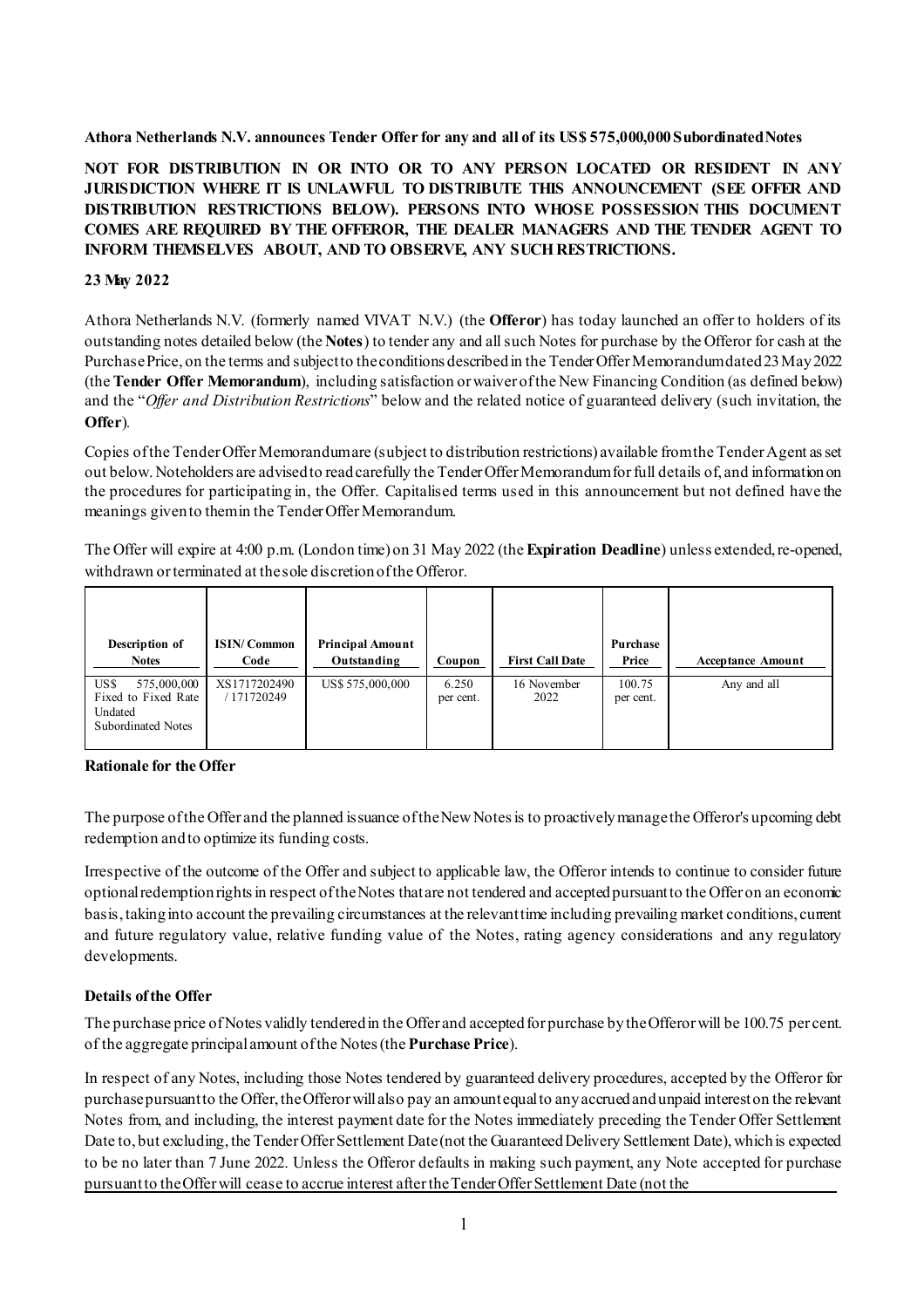Guaranteed Delivery Settlement Date). Any Note not tendered or accepted for purchase pursuant to the Offer will continue to accrue interest in accordance with the Conditions.

Following completion of the Offer, Notes purchased by the Offeror pursuant to the Offer will be cancelled and will not be re-issued or re-sold. Notes which have not been validly tendered and accepted for purchase pursuant to the Offer will remain outstanding after the Tender Offer Settlement Date (or the Guaranteed Delivery Settlement Date in the case of Notes tendered by guaranteed delivery procedures).

# **NewFinancing Condition**

The Offeror has today announced its intention to issue neweuro-denominated subordinated (Tier 2) notes (the **NewNotes**), subject to market conditions. The purchase of any Notes by the Offeror pursuant to the Offer is subject to, without limitation, the successful completion (in the sole determination of the Offeror) of the issue of the New Notes (the **New Financing Condition**).

*Any investment decision to purchase any New Notes should be made solely on the basis of the information contained in the final offering memorandum to be dated on or around 27May 2022 prepared in connection with offering, issue and listing of the New Notes (the Offering Memorandum) and no reliance is to be placed on any representations other than those contained in the Offering Memorandum. Subject to compliance with all applicable securities laws and regulations, the Offering Memorandum is available from the Dealer Managers (in their capacities as joint lead managers of the issue of the New Notes) on request.*

*The New Notes are not being, and will not be, offered or sold in the United States. Nothing in the Tender Offer Memorandum constitutes an offer to sell or the solicitation of an offer to buy the New Notes in the United States or any other jurisdiction. Securities may not be offered, sold or delivered in the United States absent registration under, or an exemption from the registration requirements of the United States Securities Act of 1933, as amended (the Securities Act). The New Notes have not been, and will not be, registered under the Securities Act or the securities laws of any state or other jurisdiction of the United States and may not be offered, sold or delivered, directly or indirectly, within the United States or to, or for the account or benefit of, U.S. Persons, except in transactions exempt from the registration requirements of the Securities Act.*

*Complianceinformationforthe New Notes:*

*UK MiFIR professionals/ECPs only – eligiblecounterparties andprofessional clients only (alldistributionchannels).* 

*MiFID II professionals/ECPs only – eligible counterparties and professional clients (all distribution channels).*

*No action has been orwill betaken inany jurisdictionin relationtotheNewNotestopermit apublicofferingofsecurities. The offer and saleofthe New Noteswill be subject to thesellingrestrictionsspecifiedin theProspectus.*

#### **Priorityinallocationof NewNotes**

A Noteholder that has validly tendered, or indicated its firm intention to tender, its Notes for purchase pursuant to the Offer and wishes to subscribe for New Notes in addition to tendering Notes for purchase pursuant to the Offermay, after having made a separate application for the purchase of such New Notes to a Dealer Manager (in its capacity as a joint lead manager of the issue of the New Notes), at the sole and absolute discretion of the Offeror, receive priority in the allocation of the New Notes, subject to the issue of the NewNotes. When considering allocation of the NewNotes, the Offeror intendsto give preference to those Noteholders who, prior to such allocation (which may be before the Expiration Deadline), have tendered, or indicated to the Offeror or either of the Dealer Managers their firm intention to tender their Notes and subscribe for New Notes.Anyallocationofthe NewNotesmay,subject tothe sole andabsolutediscretionofthe Offeror, belessthan, equalto or greaterthanthe aggregateprincipalamountoftheNotestenderedorfirmly indicated tobe tendered.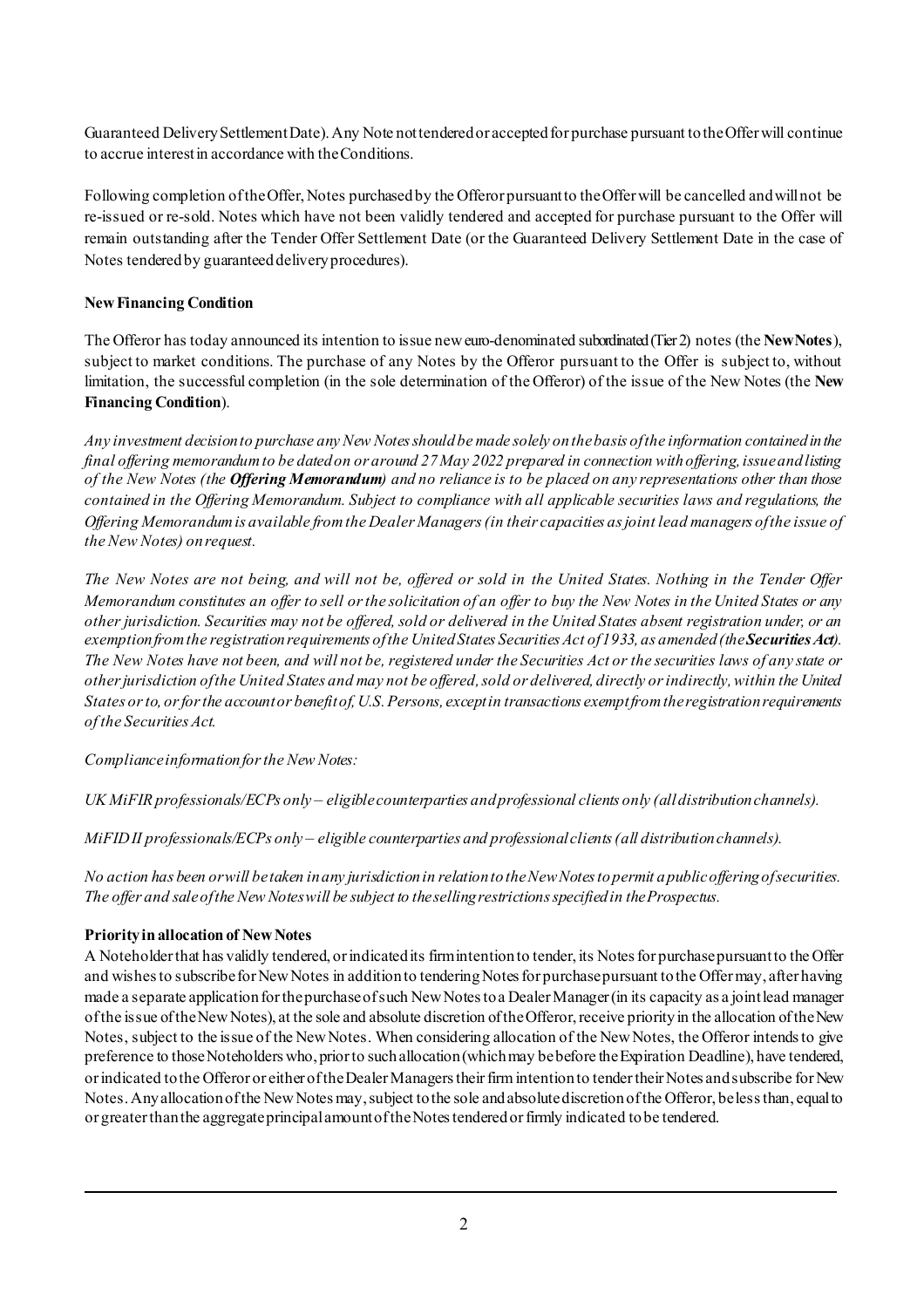However, the Offeror is not obliged to allocate the New Notes to a Noteholder who has validly tendered or indicated its firm intention to tender its Notes pursuant to the Offer. Any allocation of the New Notes, while being considered by the Offeror as set out above, will be made in accordance with standard new issue procedures.

In the event that a Noteholder validly tenders Notes pursuant to the Offer, such Notes will remain subject to such tender and the conditions of the Offer as set out in the Tender Offer Memorandum irrespective of whether that Noteholder receives all, part or none of any allocation of New Notes for which it has applied.

# **Source** of Funds

The Offeror expects to finance the purchase of the Notes validly tendered and accepted for payment pursuant to the Offer with the net proceeds of the issuance of the New Notes and cash on hand.

# **No Pro Rata Scaling**

If the Offeror decides to accept valid tenders of Notes for purchase pursuant to the Offer, it will accept for purchase any and all of the Notes that are validly tendered, with no pro rata scaling.

# *IndicativeTimetable fortheOffer*

*This is an indicative timetable showing one possible outcome for the timing of the Offer based on the dates in the Tender Offer Memorandum. This timetable is subject to change and dates and times are subject to the right of the Offeror to extend, re-open, amend and/or terminate the Offer subject to, and in accordance with, the terms of the Offer as described in the Tender Offer Memorandum. Accordingly, the actual timetable may differ significantly from the timetable below.*

| Date                                                                         | Action                                                                                                                                                                                                                                                                                                                                                                                                                                                     |  |  |  |  |
|------------------------------------------------------------------------------|------------------------------------------------------------------------------------------------------------------------------------------------------------------------------------------------------------------------------------------------------------------------------------------------------------------------------------------------------------------------------------------------------------------------------------------------------------|--|--|--|--|
| 23 May 2022                                                                  | Commencement of the Offer                                                                                                                                                                                                                                                                                                                                                                                                                                  |  |  |  |  |
|                                                                              | Offer announced. Tender Offer Memorandum and notice of guaranteed delivery available<br>from the Tender Agent. Beginning of Offer period.                                                                                                                                                                                                                                                                                                                  |  |  |  |  |
| 31 May 2022                                                                  | Expiration Deadline/Withdrawal Deadline                                                                                                                                                                                                                                                                                                                                                                                                                    |  |  |  |  |
| $4:00 \text{ p.m.}$ (London time)                                            | Deadline for receipt by the Tender Agent of all Tender Instructions in order for Noteholders<br>to be able to participate in the Offer and to be eligible to receive the Purchase Price and the<br>Accrued Interest Payment on the Tender Offer Settlement Date (or the Guaranteed Delivery<br>Settlement Date, in the case of Notes tendered by guaranteed delivery procedures). Tender<br>Instructions may not be revoked after the Expiration Deadline. |  |  |  |  |
| 1 June 2022                                                                  | Announcement of Result of Offer                                                                                                                                                                                                                                                                                                                                                                                                                            |  |  |  |  |
| As soon as reasonably<br>practicable after the<br><b>Expiration Deadline</b> | The Offeror will announce whether the New Financing Condition has been satisfied and its<br>decision whether to accept valid tenders of Notes for purchase pursuant to the Offer and the<br>results of the Offer in accordance with the methods set out in the Tender Offer Memorandum<br>under the heading "Terms and Conditions of the Offer - Announcements".                                                                                           |  |  |  |  |
| 2 June 2022<br>$4:00 \text{ p.m.}$ (London time)                             | Deadline for Delivery of Notes Tendered by Guaranteed Delivery procedures                                                                                                                                                                                                                                                                                                                                                                                  |  |  |  |  |
|                                                                              | If any Noteholder desires to tender their Notes and such Notes are not immediately available,<br>such Noteholder must tender their Notes according to the guaranteed delivery procedure<br>described in the Tender Offer Memorandum under the heading "Procedures for Participating<br><i>in the Offer</i> " and deliver their Notes by 4:00 p.m. (London time) on 2 June 2022.                                                                            |  |  |  |  |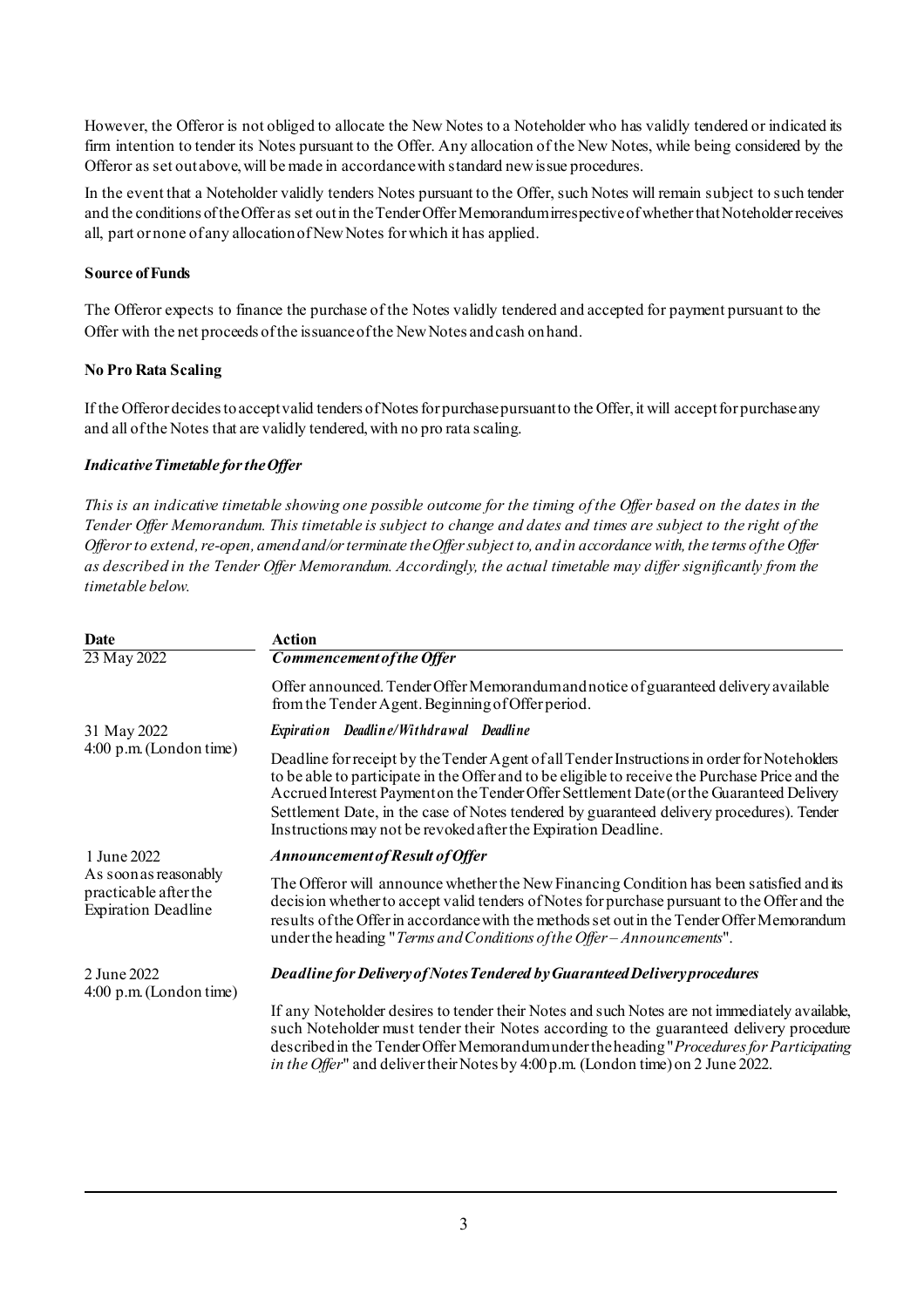| 7 June 2022 | <b>Tender Offer Settlement Date</b>                                                                                                                                                                                        |  |  |  |  |
|-------------|----------------------------------------------------------------------------------------------------------------------------------------------------------------------------------------------------------------------------|--|--|--|--|
|             | Expected settlement date for Notes tendered pursuant to the Offer, except those tendered by<br>guaranteed delivery procedures. Payment of Purchase Price and the Accrued Interest<br>Payment in respect of all such Notes. |  |  |  |  |
| 8 June 2022 | <b>Guaranteed Delivery Settlement Date</b>                                                                                                                                                                                 |  |  |  |  |
|             | Expected settlement date for Notes tendered pursuant to the Offer by guaranteed delivery<br>procedures. Payment of Purchase Price and the Accrued Interest Payment in respect of all<br>such Notes.                        |  |  |  |  |

*Unless stated otherwise or as required by applicable law, announcements in connection with the Offer will be made (i) by the delivery of notices to the Clearing Systems for communication to Direct Participants and (ii) by the issue of a press release to one or more Notifying News Service(s). Copies of all announcements, notices and press releases can also be obtained from the Tender Agent. Significant delays may be experienced where notices are delivered to the Clearing Systems and Noteholders are urged to contact the Tender Agent for the relevant announcements during the course of the Offer. In addition, Noteholders may contact the Dealer Managers for information using the contact details in this announcement.*

# **Tender Instructions**

An offer of Notes for purchase may only be made by the submission of a valid Tender Instruction. Subject to applicable law, the Offeror is not under any obligation to accept for purchase any Notes tendered pursuant to the Offer, even if the New Financing Condition and the other conditions described in the Tender Offer Memorandum are satisfied or waived. Subject to applicable law, the acceptance for purchase by the Offeror of Notes tendered pursuant to the Offer is at the sole discretion of the Offeror and tenders may be rejected by the Offeror for any reason. The Offeror reserves the right, in its sole and absolute discretion, not to accept any Tender Instructions, not to purchase Notes or to extend, re-open, withdraw or terminate the Offer and to amend or waive any of the terms and conditions of the Offer in any manner, subject to applicable laws and regulations. Details of any such extension, re-opening, withdrawal, termination, amendment or waiver will be notified to the Noteholders as soon as possible after such decision is made.

To tender Notes in an Offer, a holder of Notes should deliver, or arrange to have delivered on its behalf, via the relevant Clearing System and in accordance with the requirements of such Clearing System, a valid Tender Instruction that is received by the Tender Agent by the Expiration Deadline.

Tender Instructions must be submitted in respect of a principal amount of Notes of no less than US\$1,000 and in integral multiples of US\$1,000 in excess thereof.

Noteholders are advised to check with any bank, securities broker or other intermediary through which they hold Notes when such intermediary would require to receive instructions from a Noteholder in order for that Noteholder to be able to participate in, or revoke their instruction to participate in, the Offer before the deadlines specified above. **The deadlines set by any such intermediary and each Clearing System for the submission of Tender Instructions will be earlier than the relevant deadlines specified above.**

# **Noteholders are advised to read carefully the Tender Offer Memorandum for full details of and information on the procedures for participating in the Offer.**

A copy of the Tender Offer Memorandum and the notice of guaranteed delivery is available (subject to distribution restrictions) to persons upon request from the Tender Agent.

BNP Paribas and NatWest Markets N.V. are acting as Dealer Managers for the Offer and Kroll IssuerServices Limited is acting as Tender Agent.

Questions and requests for assistance in connection with the Offermay be directed to the Dealer Managers.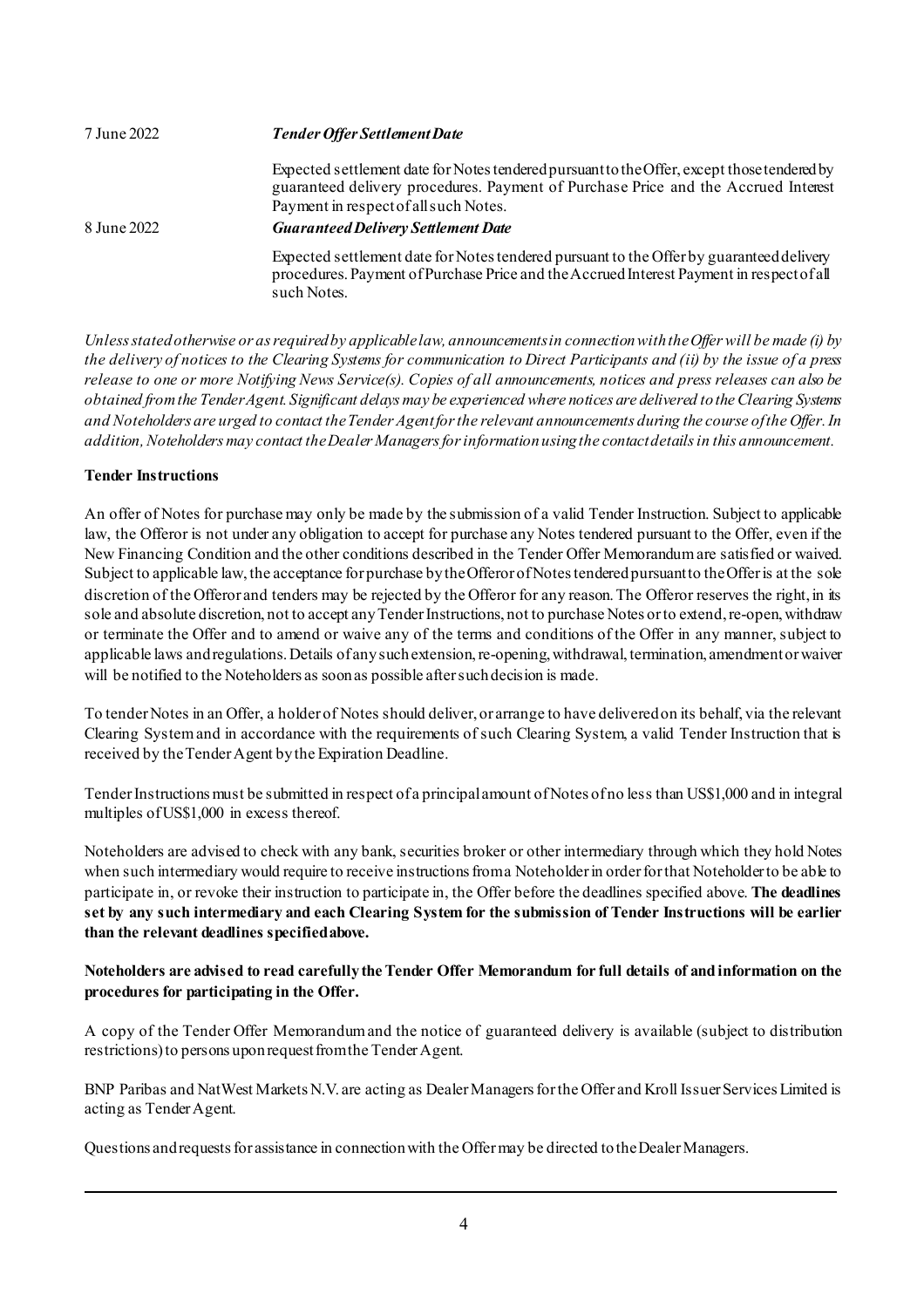#### **THE DEALER MANAGERS**

**BNP Paribas**

16, boulevard des Italiens 75009 Paris France

Telephone: +33 1 55 77 78 94 Attention: Liability Management Group Email: [liability.management@bnpparibas.com](mailto:liability.management@bnpparibas.com) **NatWest Markets N.V.**

Claude Debussylaan 94 1082 MD Amsterdam The Netherlands

Telephone: +331 7324 9854 (o) Attention: Liability Management Email: [liabilitymanagement@natwestmarkets.com](mailto:liabilitymanagement@natwestmarkets.com)

Questions and requests for assistance in connection with the delivery of Tender Instructions may be directed to the Tender Agent.

# **THE TENDER AGENT**

**Kroll Issuer Services Limited** The Shard

32 London Bridge Street London SE1 9SG United Kingdom

Telephone: +44 20 7704 0880 Attention: Owen Morris Email: [athora@is.kroll.com](mailto:athora@is.kroll.com) Website: <u>https://deals.is.kroll.com/athora</u>

DISCLAIMER This announcement must be read in conjunction with the Tender Offer Memorandum. This announcement and the Tender Offer Memorandum contain important information which should be read carefully before any decision is made with respect to the Offer. If you are in any doubt as to the contents of this announcement or the Tender Offer Memorandum or the action you should take, you are recommended to seek your own financial, tax and legal advice, including as to any tax consequences, immediately from your broker, bank manager, solicitor, accountant or other independent financial or legal adviser. Any individual or company whose Notes are held on its behalf by a broker, dealer, bank, custodian, trust company or other nominee or intermediary must contact such entity if it wishes to participate in the Offer. None of the Offeror, the Dealer Managers or the Tender Agent is providing Noteholders with any legal, business, tax or other advice in this announcement or the Tender Offer Memorandum. Noteholders should consult with their own advisers as needed to assist them in making an investment decision and to advise them whether they are legally permitted to participate in the Offer.

None of the Dealer Managers, the Offeror or the Tender Agent (or any of their respective directors, officers, employees, agents or affiliates) makes any recommendation whatsoever or regarding this announcement, the Tender Offer Memorandum or the Offer or whether any Noteholder should submit a Tender Instruction or refrain from doing so, and no one has been authorised by any of them to make any such recommendation. None of the Dealer Managers or the Tender Agent (or any of their respective directors, officers, employees, agents or affiliates) makes any representation or assumes any responsibility for: (a) the accuracy or completeness of the information concerning the Offer or the Offeror contained in this announcement or in the Tender Offer Memorandum or for any failure by the Offeror to disclose events that may have occurred and may affect the significance or accuracy of the information in this announcement or the Tender Offer Memorandum; or (b) any acts or omissions of the Offeror or any other person in connection with this announcement, the Tender Offer Memorandum, the Offer, the Notes or the New Notes. None of the Dealer Managers, the Offeror or the Tender Agent (or any of their respective directors, officers, employees, agents or affiliates) has expressed any opinion as to whether the terms of the Offer are fair.

#### **OFFER AND DISTRIBUTION RESTRICTIONS**

*Neither this announcement nor the Tender Offer Memorandum constitutes an invitation to participate in the Offer in any jurisdiction in which, or to any person to or from whom, it is unlawful to make such invitation or for there to be such participation under applicable securitieslaws.The distribution ofthis announcement and the Tender Offer Memorandum in certain jurisdictions may be restricted by law. Persons into whose possession this announcement or the Tender Offer Memorandum comes are required by each of the Offeror, the Dealer Managers and the Tender Agent to inform themselves about and to observe any such restrictions.*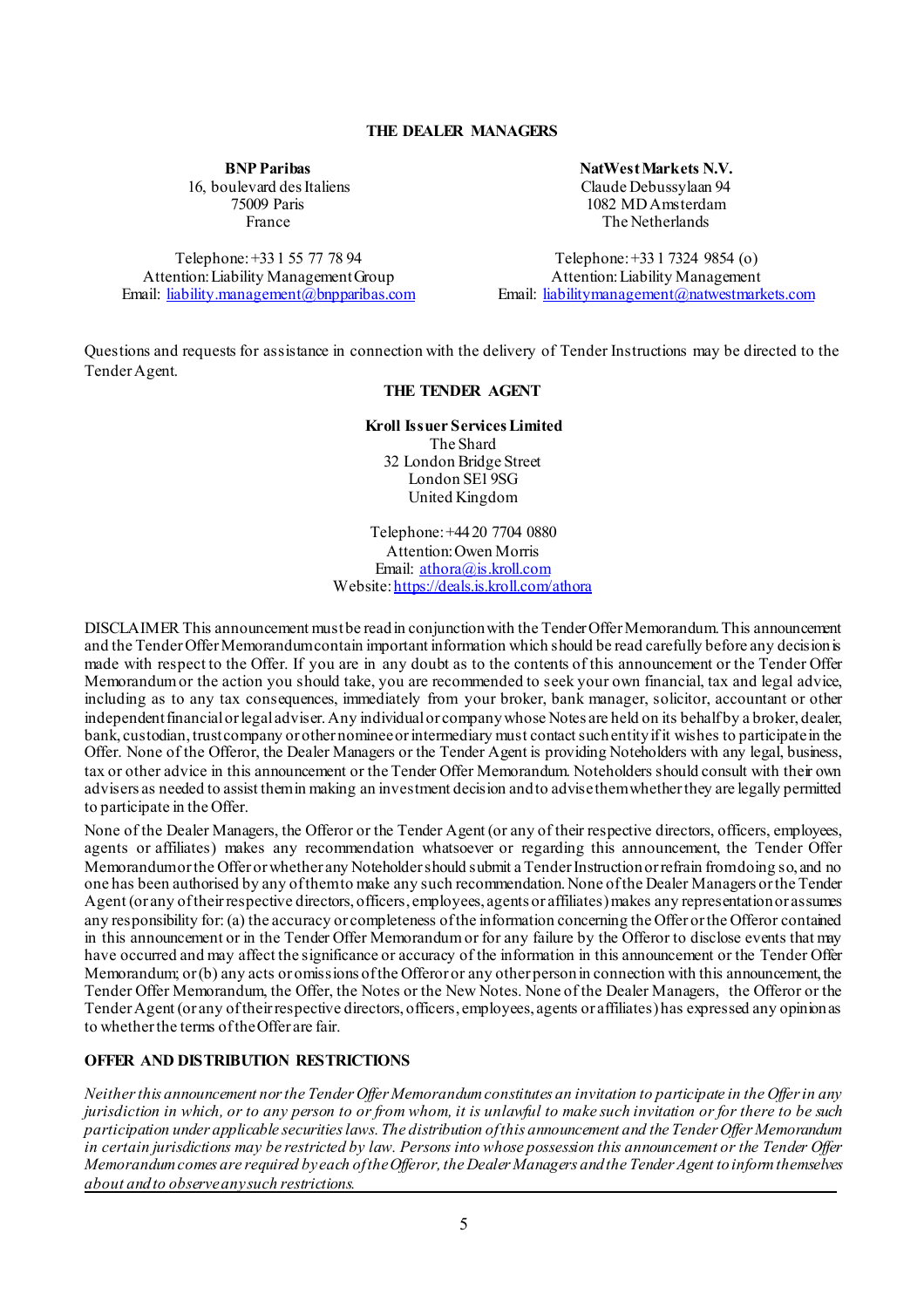# *United Kingdom*

The communication of this announcement, the Tender Offer Memorandum and any other documents or materials relating to the Offer is not being made, and such documents and/ormaterials have notbeen approved, by an authorisedperson for the purposes of section 21 of the Financial Services and Markets Act 2000, as amended. Accordingly, such documents and/or materials are not being distributed to, and must not be passed on to, the general public in the United Kingdom. The communication of such documents and/or materials as a financial promotion is only being made to those persons in the United Kingdom falling within the definition of investment professionals (as defined in Article 19(5) of the Financial Services and Markets Act 2000 (Financial Promotion) Order 2005, as amended (the **Financial Promotion Order**)) or persons who are within Article 43(2) of the Financial Promotion Order or any other persons to whom it may otherwise lawfully be made under the Financial Promotion Order (such persons together being the **Relevant Persons**). The Offer is only available to Relevant Persons and the transactions contemplated in this announcement and the Tender Offer Memorandum will be available only to and engaged in only with, Relevant Persons, and this announcement, the Tender Offer Memorandum and any other documents and/or materials produced in connection with the Offer must not be relied or acted upon by persons other than Relevant Persons.

# *France*

The Offer is not being made, directly or indirectly, to the public in the Republic of France (**France**). This announcement, the Tender Offer Memorandum and any other document or material relating to the Offer have only been and shall only be distributed in France to qualified investors (*investisseurs qualifiés*) as defined in Article 2(e) of Regulation (EU) 2017/1129 (as amended). Neither this announcement, the Tender Offer Memorandum nor any other documents or materials relating to the Offer have been or will be submitted for clearance to the *Autorité des marchés financiers*.

#### *Italy*

None of the Offer, this announcement, the Tender Offer Memorandum or any other documents or materials relating to the Offer have been or will be submitted to the clearance procedure of the *Commissione Nazionale per le Società e la Borsa*  (**CONSOB**) pursuant to Italian laws and regulations.

The Offer is being carried out in the Republic of Italy as exempted offers pursuant to article 101-bis, paragraph 3-bis of the Legislative Decree No. 58 of 24 February 1998, as amended (the **Financial Services Act**) and article 35-bis, paragraph 4 of CONSOB Regulation No. 11971 of 14 May 1999, as amended.

Noteholders, or beneficial owners of the Notes, can tender some or all of their Notes pursuant to the Offer through authorised persons (such as investment firms, banks or financial intermediaries permitted to conduct such activities in Italy in accordance with the Financial Services Act, CONSOB Regulation No. 20307 of 15 February 2018, as amended from time to time, and Legislative Decree No. 385 of 1 September 1993, as amended) and in compliance with applicable laws and regulations or with requirements imposed by CONSOB or any other Italian authority.

Each intermediary must comply with the applicable laws andregulations concerning information duties *vis-à-vis*its clients in connection with the Notes or the Offer.

#### *General*

Neither this announcement, the Tender Offer Memorandumnor the electronic transmission thereof constitutes an offer to buy orthe solicitationof an offerto sellNotes(andtenders ofNotesfor purchasepursuantto the Offerwill not be accepted from Noteholders) in any circumstances in which such offer or solicitation is unlawful. In those jurisdictions where the securities, blue sky or other laws require the Offerto be made by a licensed broker or dealer and either Dealer Manager or any of their respective affiliates is such a licensed broker or dealer in any such jurisdiction, the Offer shall be deemed to be made by such Dealer Manager or such affiliate, as the case may be, on behalf of the Offeror in such jurisdiction.

Each Noteholder participating in the Offer will be deemed to give certain representations in respect of the jurisdictions referred to above and generally as set out in the Tender Offer Memorandum under the heading "*Procedures for Participating in the Offer*". Any tender of Notes for purchase pursuant to the Offer from a Noteholder that is unable to make these representations will not be accepted.

Each of the Offeror, the Dealer Managers and the Tender Agent reserves the right, in its sole and absolute discretion, to investigate, in relation to any tender of Notes for purchase pursuant to the Offer, whether any such representation given by a Noteholder is correct and, if such investigation is undertaken and as a result the Offeror determines (for any reason) that such representation is not correct, such tender or submission may not be accepted.